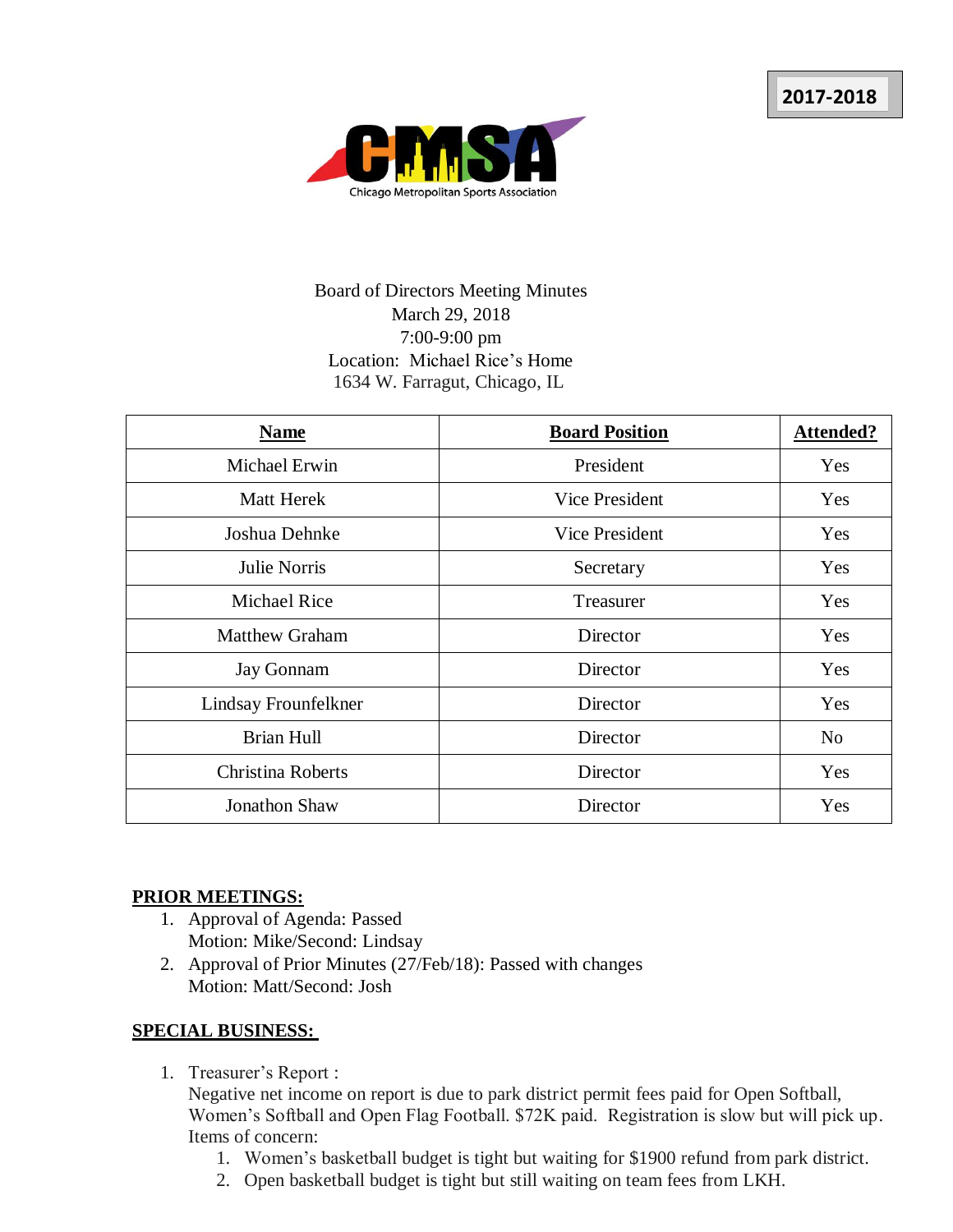Registration is slow for Pride on Pitch and Flag Football but it is still early. Flag Football is more than ½ way to last year number.

Board Budget: No questions.

### **Motion to Approve Treasurers Report: Matt: Second/ Josh- Passed**

LeagueApps Double Charge Issue: On March 8, 2018, LeagueApps experienced a processing error and some members that registered that day were charged twice. A few CMSA members reached out to Michael and other board members. Michael sent an email to effected members that a refund would be issued. LeagueApps refund was processed directly to members.

2. By-Law Suggested Changes-

Michael emailed suggested by-law amendments to board today. Board members will review amendments before next meeting. Board will have open discussion at April meeting. Board will need 7 (by-law changes require 2/3 approval) votes in order to bring amendments to the membership meeting in June. Summary of suggested amendments; terms limits, define roles of board, direct elections of 5 officers, move to 3 appointed positions on board with defined roles.

- 3. Commissioners Playbook/Succession Planning-Board continues to update/revise Commissioners playbook. Suggested Clarifications/ Changes:
	- 1B (ii): Identify LeagueApps Administrator or clarify name of administrator. Person overseeing it will change and language was intended was intended to be vague. Request to add parenthetical that identifies who may take on this role.
	- 2C- Additional language that clarifies that commissioners and their boards are responsible first hand to determine if violations occur and the penalty for violations of their discipline policies. The policy needs to also adhere to the CMSA Code of Conduct. Commissioner can refer to Board (Appellate Body) for support after penalties have been issued but leagues should manage discipline within their league.
	- VI: Addtl resources- Confirm the link to by-laws policies procedures.
	- VII: Local Vendors/Sponsors List- Keep the list updated and inclusive of all sponsors.

General Comments:

- There are many references to liaison throughout. Identify definition of liaison earlier in document.
- Include in Section 1 or 2: Only registered players are allowed to partipcate in sports per CMSA policy and insurance. Highlight this item early in document.
- 4. CMSA Pride Month Events –

Matt requested \$4K budget for various media/promotion/giveaways and new signage/flags to be worn for pride events. We have approx. 2700 athletes register for spring/summer sports.

- Promotion/Giveaways: CMSA wrist/head bands. Approx. order will be 2900. Approx. cost for wrist/head bands will be \$2900.
- New signage for table throws/ pop up flag: Approx cost is \$600. These are permanent pieces that can be used at other events/sports.

Discussion- Is it worth the time and money to allocate these funds? Board decided at previous meeting to not staff information tables at summer street fests. We can re-direct those funds. Because we will not be present at street fest, Board thinks this is an opportunity to get the CMSA out to members and be present at our sports. Members get excited for giveaways and members will wear the wrist/head bands all year long. Quoted pricing is from Icandee. Matt's second vendor pricing was similar. Suggestion to investigate if we can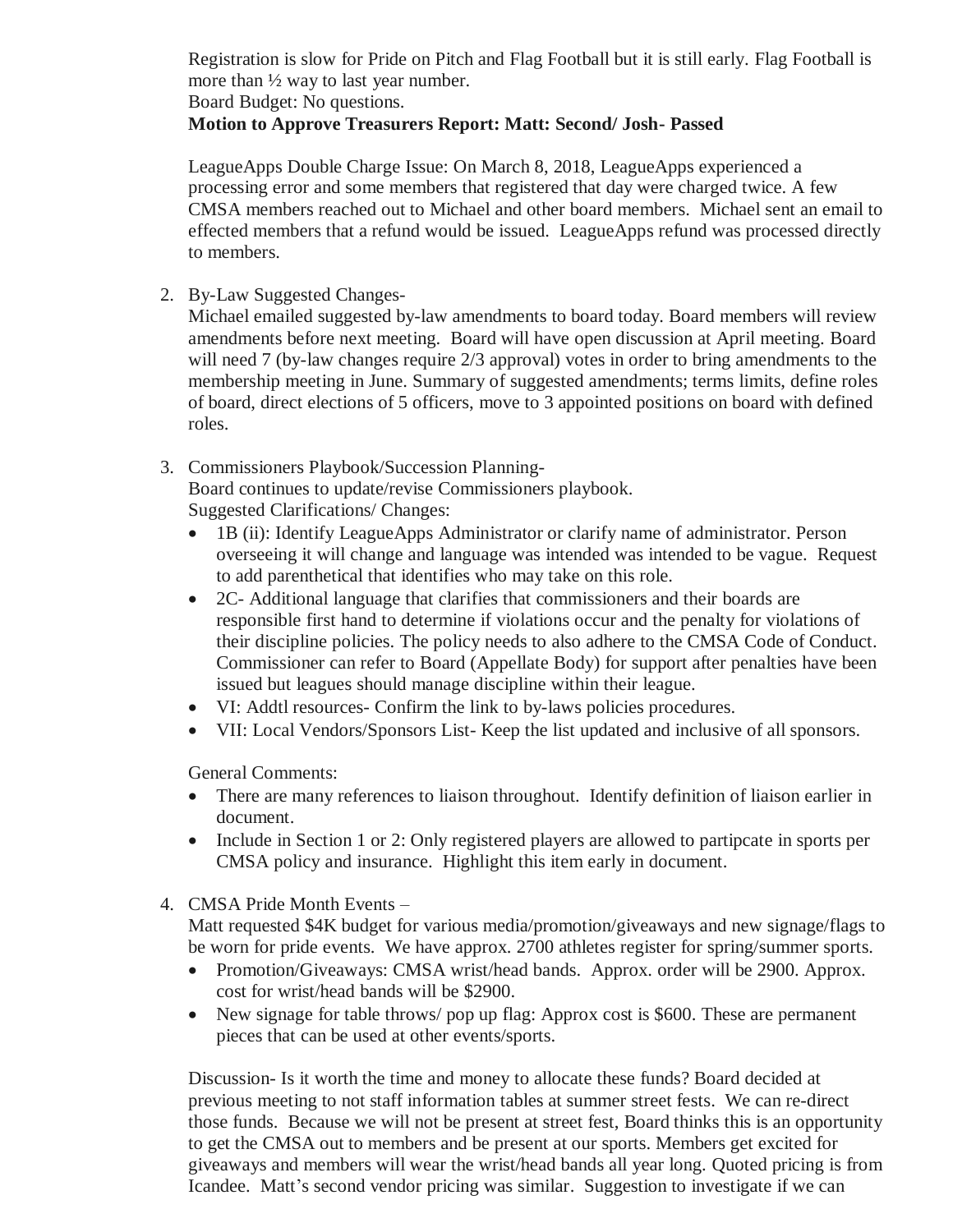partner with Miller Lite or other vendor.

### **Motion to Allocate \$4K to Media/Promotion: Matt/ Second: Julie- Passed**

Staffing pride events- Need to further define, (set up volunteer sign up list) who is staffing/ footprint at each sports in June. Start with Board members and further identify commissioners/volunteers who can represent at each sport.

- Pride Parade- Float (cost tbd after theme determined) and sound (contract for \$700 being sent to Jay) are reserved. Last year float cost was \$4K. Jay is contacting Chicago Sky to see if we can partner on float-doesn't seem likely at this time. Jay and Mike will work on float theme. Possible idea to integrate CMSA  $(40<sup>th</sup>$  anniversary) into theme. We can create  $40<sup>th</sup>$  logo. Jay will also investigate and see if there is an opportunity to get CMSA float closer to beginning of parade. Possibility of getting Demi Lovato's, girlfriend, DJ Kitten, on our float. Christina will investigate and we may need to change our sound set up. Christina will report next meeting. Mike is ordering beads/giveaways.
- Pride Bowl Medical Staffing- Presence pulled out of event providing medical care. Howard Brown may take it over. Matt will advise next mtg.
- 5. Marketing/ Survey-

Board agreed to revise survey questions, drop logo, marketing, pride month questions and focus solely on sports based questions. Target release date is April 15. Mike and Matt revise questions and send to Board for feedback. Board will discuss a contest to promote at next meeting.

6. Proud To Run-

Sponsorship agreement and donation sent to PTR. Board agreed that we will not staff the event this year.

7. HOF-

Nomination closes tomorrow at 5pm. Mike will discuss nominees with Board at next meeting and date will be chosen nest meeting.

- 8. Partner/Events Update-
	- Bulls Game- 25 tickets were sold.
	- Wolves- Pride Appreciate Event. Try to get tickets and do contest with membership
	- Goodman Theatre- Lindsay will reach out to see how many tix were sold with the CMSA discount and Board will look at future events to promote to membership.
	- Chicago Sky-Pride Game is June 1, 2018. Date clashes with Pride at Beach. Jay will follow up and ask for free tickets for CMSA to give away as promotion.
	- Chicago History Museum- Jay did not hear back from museum. We can still promote their LGBT events with our members via Facebook.
	- Out at Wrigley-August 26. Jay will investigate.
	- Sunset tour-Too expensive for our demographic
	- Tall Ships/ Roof To: After work happy hour. Jay will investigate.
- 9. Self Defense Class-
	- Class is scheduled for April 18 set at Center on Halsted
- 10. Questions/concerns from Membership
	- Suggestion to host a bags tournament at Wrigley in the Park. Christina will reach out to her contact and get back to Board.